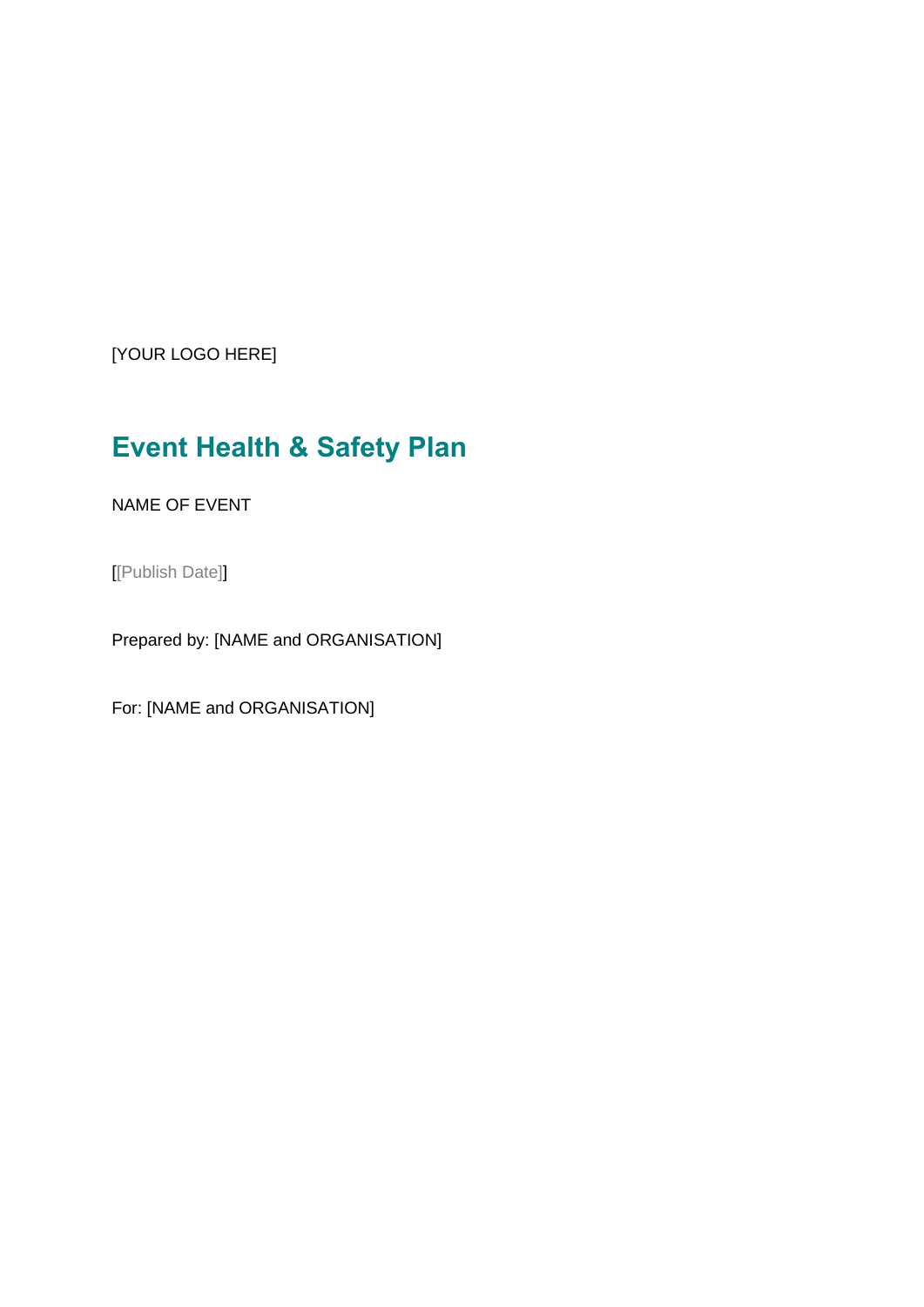## **How to use this document**

You are responsible for managing the risks associated with your event. This is a legal responsibility under the Health and Safety at Work Act 2015.

This template will help you to plan and run a healthy, safe, and enjoyable event.

Instructions are provided [in grey]. You can delete these instructions when you do not need them anymore. You must complete the **[yellow]** areas.

Remember, this is a template. This template provides suggestions for what you should include. You will need to tailor it to your event scale and nature.

You are the owner of your event health and safety plan.

Once you have written your health and safety plan, you may find you need to change things and update it. You can do this at any time. You must provide the most up-to-date version to anyone involved in your event.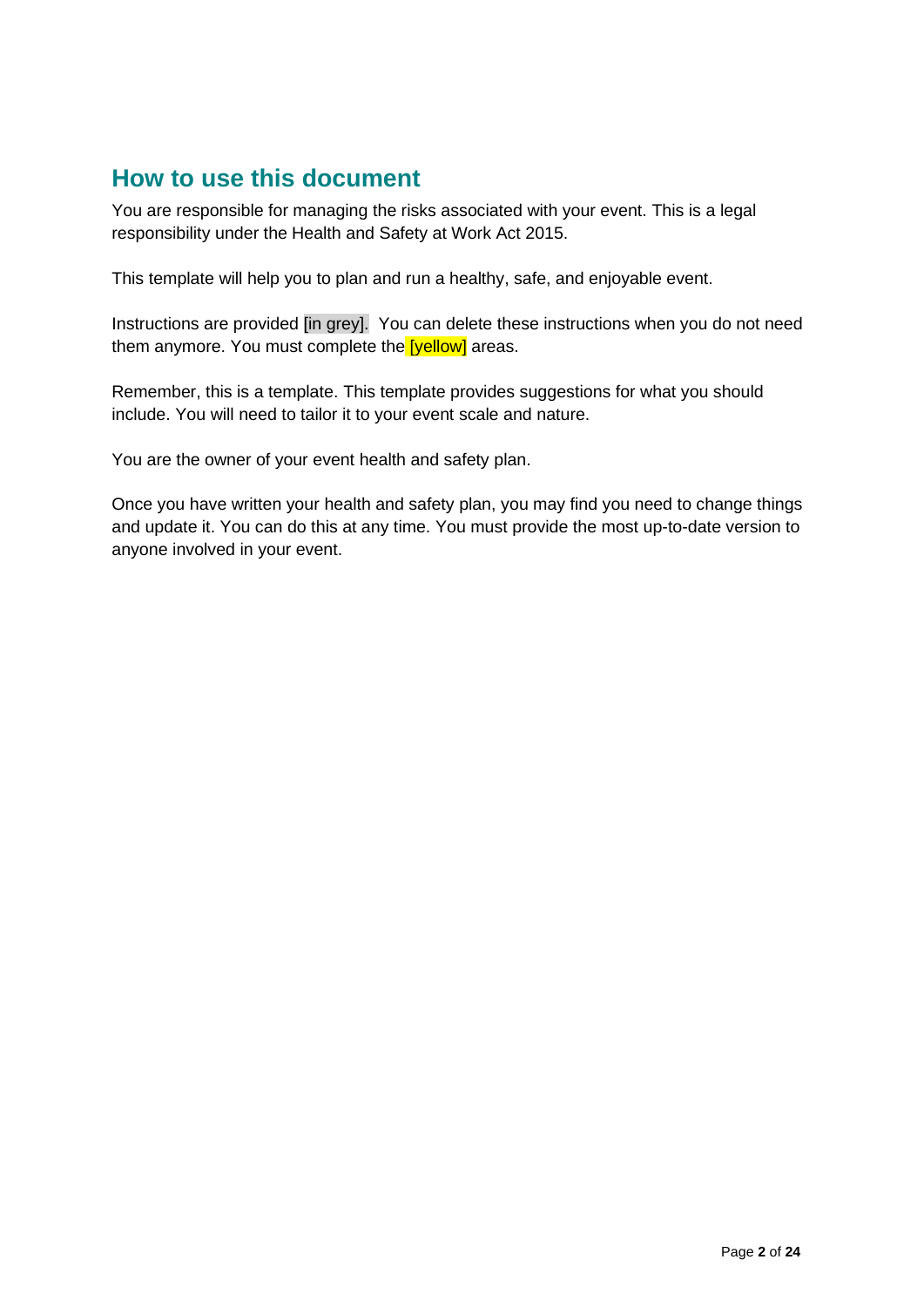# **Contents**

| Task Analysis (TA) and Safe Work Method Statement (SWMS) (SSSP Form 3)  Error!<br>Bookmark not defined. |  |
|---------------------------------------------------------------------------------------------------------|--|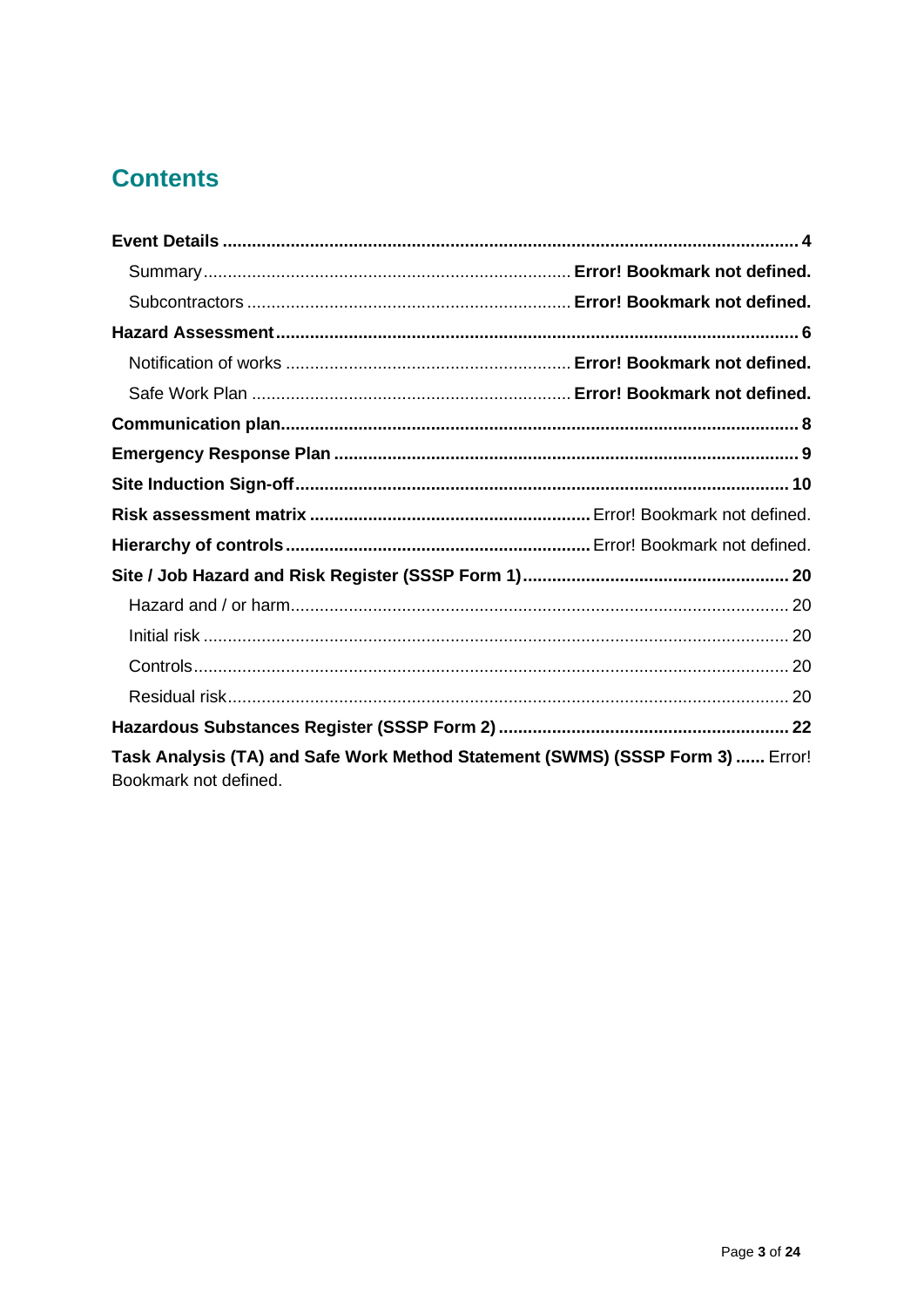# <span id="page-3-0"></span>**Health and safety commitment**

Under the Health and Safety at Work Act 2015 (HSWA), [ORGANISER] must ensure the health and safety of participants, spectators, staff, contractors, volunteers, and anyone else affected by the event.

This plan outlines how [ORGANISER] will take all practical steps to deliver a healthy, safe, and enjoyable event at [EVENT NAME, DATE, LOCATION].

| <b>Signature</b> | <b>Date</b> |  |
|------------------|-------------|--|
| <b>Name</b>      |             |  |
| <b>Role</b>      |             |  |

## **Event details**

| <b>Event name</b>         |  |
|---------------------------|--|
| <b>Venues</b>             |  |
| <b>Dates and times</b>    |  |
| Organiser                 |  |
| <b>Contact details</b>    |  |
| <b>Expected number of</b> |  |
| participants              |  |

### **Overview**

[Event history or context, expected participants and spectators, level of media interest]

### **Industry guidelines and compliance requirements**

[Many industries have regulations in place to help people stay safe. If you have any codes, rules, and regulations you must follow, link to them here.]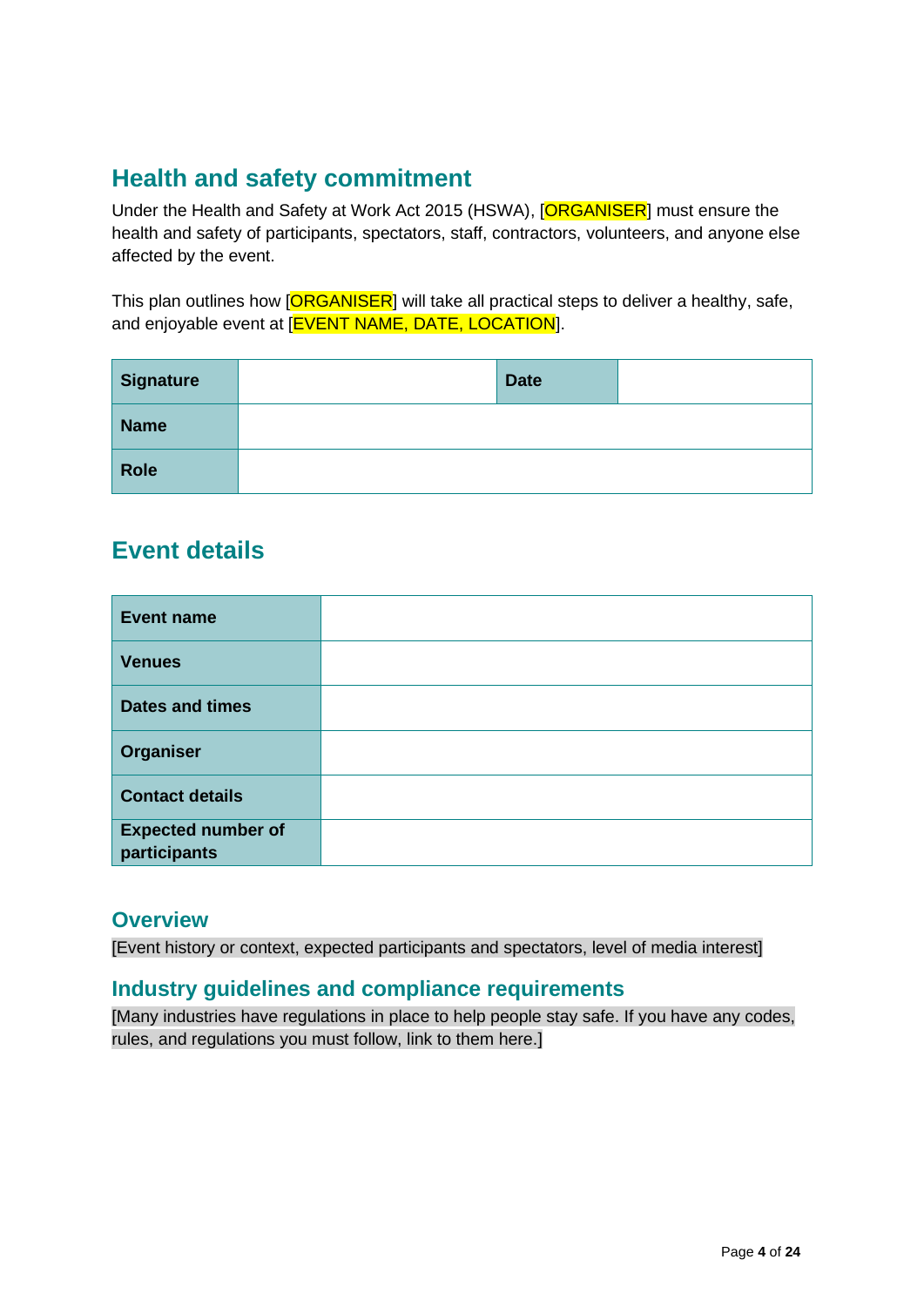### **Key contacts**

[List the contact information for the important people involved in your event]

| <b>Name</b> | Role | Organisation | <b>Contact</b> |
|-------------|------|--------------|----------------|
|             |      |              |                |
|             |      |              |                |
|             |      |              |                |
|             |      |              |                |
|             |      |              |                |
|             |      |              |                |
|             |      |              |                |
|             |      |              |                |
|             |      |              |                |
|             |      |              |                |

### **Site map**

[Include a floor plan or aerial shot of your event space. Mark important areas such as information tents, toilets, first aid, etc.]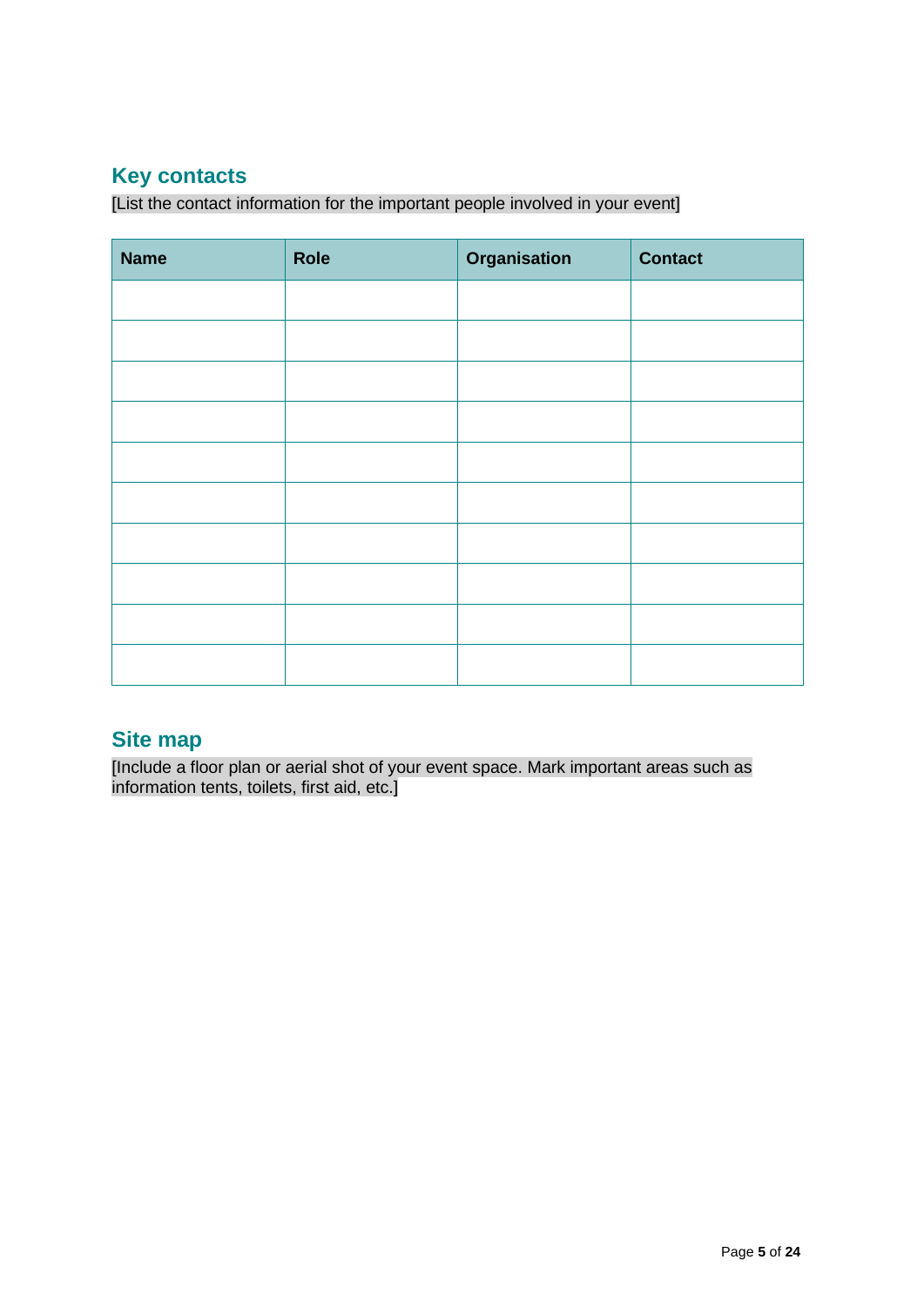## <span id="page-5-0"></span>**Risk assessment and management**

**Hazards** are anything that might cause harm or ill-health to a person. **Risk** is the potential for harm caused by a hazard.

Event organisers must identify:

- All known hazards and risks arising from the event (including pack in and out)
- How hazards and risks will be managed, eliminated, or minimised
- Who is responsible for managing hazards and risks?

The Risk Register at Form 1 shows how the event organiser will manage known hazards and risks at the event.

#### **[Complete Form 1]**

This is a list of common hazards and risks associated with events and work. Please tick the ones that apply to your event and add them to **Form 1**.

| Remember: You may have other hazards and risks that are not listed here.] |
|---------------------------------------------------------------------------|
|---------------------------------------------------------------------------|

| Creation of trip, slip or fall hazards        | Activities that could affect members of<br>the public               |
|-----------------------------------------------|---------------------------------------------------------------------|
| Manual handing (heavy or repetitive<br>loads) | Inexperienced or workers under<br>supervision                       |
| Steep sites                                   | Activities that could affect other<br>workers                       |
| Asbestos                                      | Isolated or loan workers                                            |
| Working in a confined space                   | Erection and dismantling of<br>scaffolding                          |
| Working at height                             | Excavation                                                          |
| Generation of silica dust                     | Toxic, flammable, or explosive<br>products, substances or materials |
| <b>Equipment failure</b>                      | Hot works, that may/may not generate<br>a spark                     |
| Live electrical work                          | Tools or materials that could fall from<br>height                   |
| Generation of wood dust                       | Generation of noise greater than 85dB                               |
| Generation of coal dust                       | Operation of plant or machinery                                     |
| Use of a combustion engine in close           | Use of substances with fumes of                                     |
| space                                         | vapour                                                              |
| Use of hazardous products,                    | Storage of hazardous products,                                      |
| substances, or materials                      | substances, or materials                                            |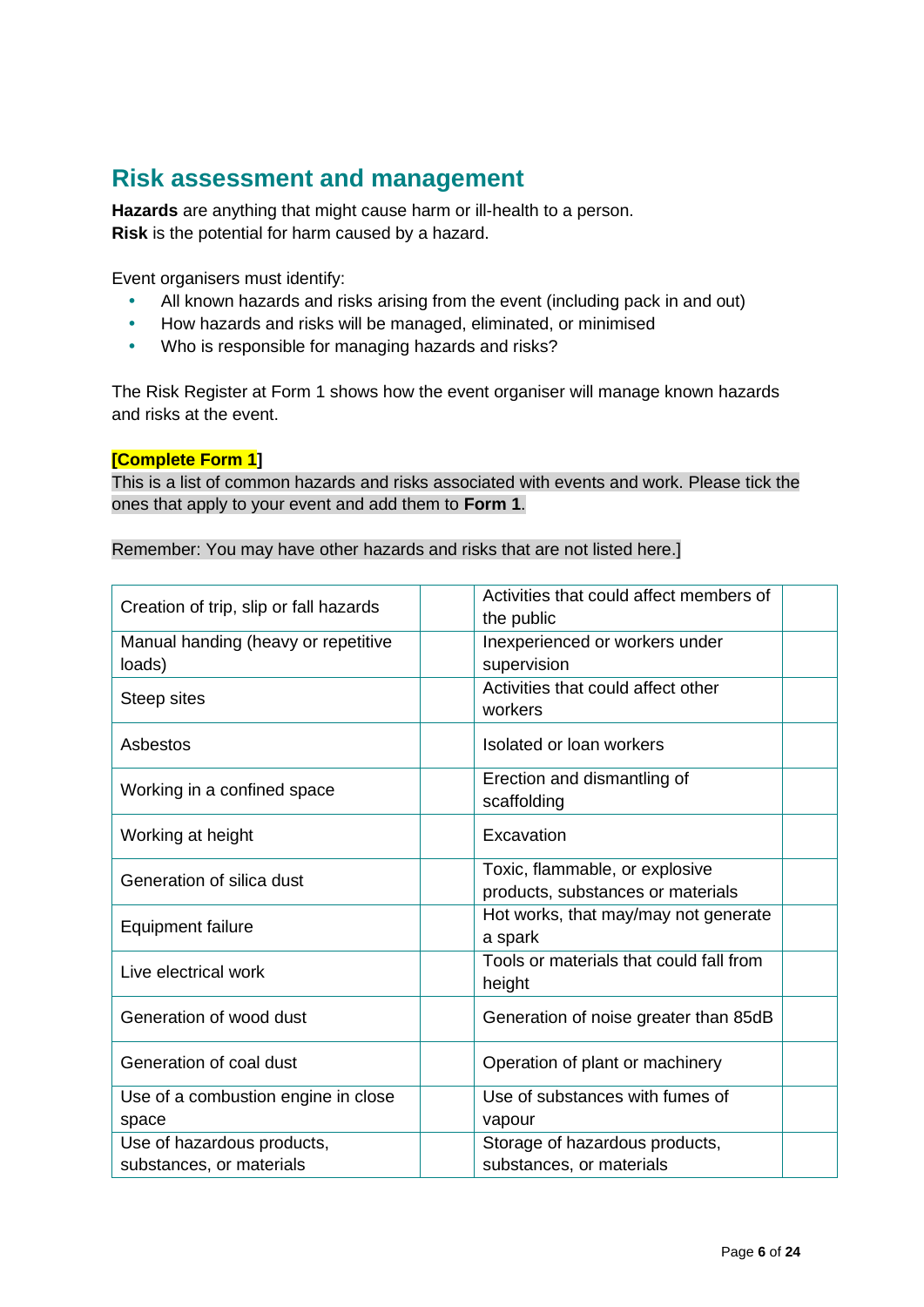<span id="page-6-0"></span>

| Biological hazards from animals (such<br>as stings and bites) | Adverse weather conditions (such as<br>sun, wind, or snow) |  |
|---------------------------------------------------------------|------------------------------------------------------------|--|
| Traffic and moving vehicles                                   | Large crowds of spectators                                 |  |
| Dehydration                                                   | Fatigue                                                    |  |
| Large bodies of water                                         |                                                            |  |
| Other hazards:                                                |                                                            |  |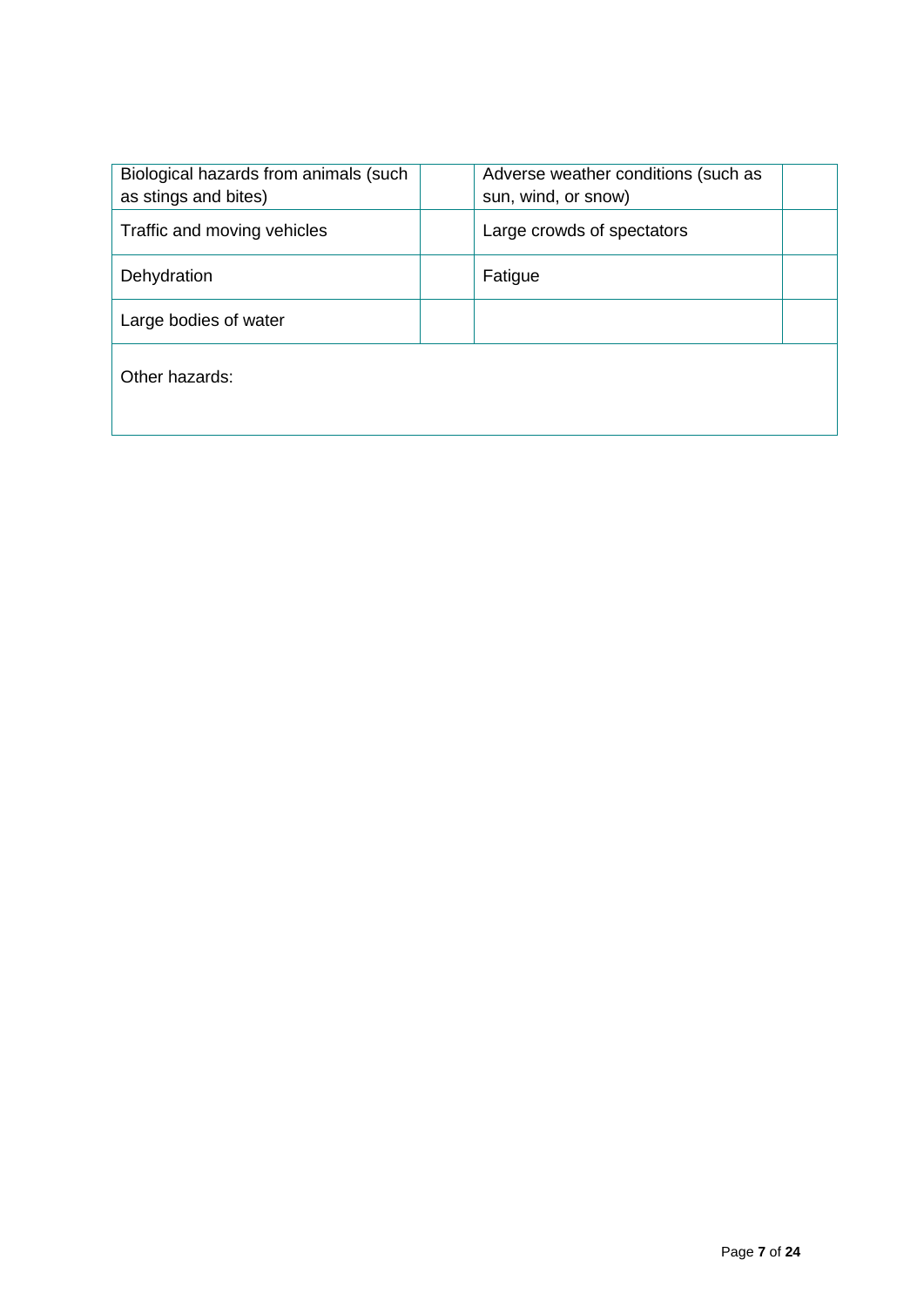# **Service providers**

[This section includes some of the services you may need to provide at your event. It is important you know who will be responsible for these.]

| Item or service                        | <b>Provider</b> | <b>Responsible</b><br>person | <b>Contact</b> |
|----------------------------------------|-----------------|------------------------------|----------------|
| First aid and/or<br>medical assistance |                 |                              |                |
| Food                                   |                 |                              |                |
| Water                                  |                 |                              |                |
| Shade                                  |                 |                              |                |
| <b>Toilets</b>                         |                 |                              |                |
| Waste management                       |                 |                              |                |
| Security                               |                 |                              |                |
| Traffic management<br>(inc. parking)   |                 |                              |                |
| Crowd control/barriers                 |                 |                              |                |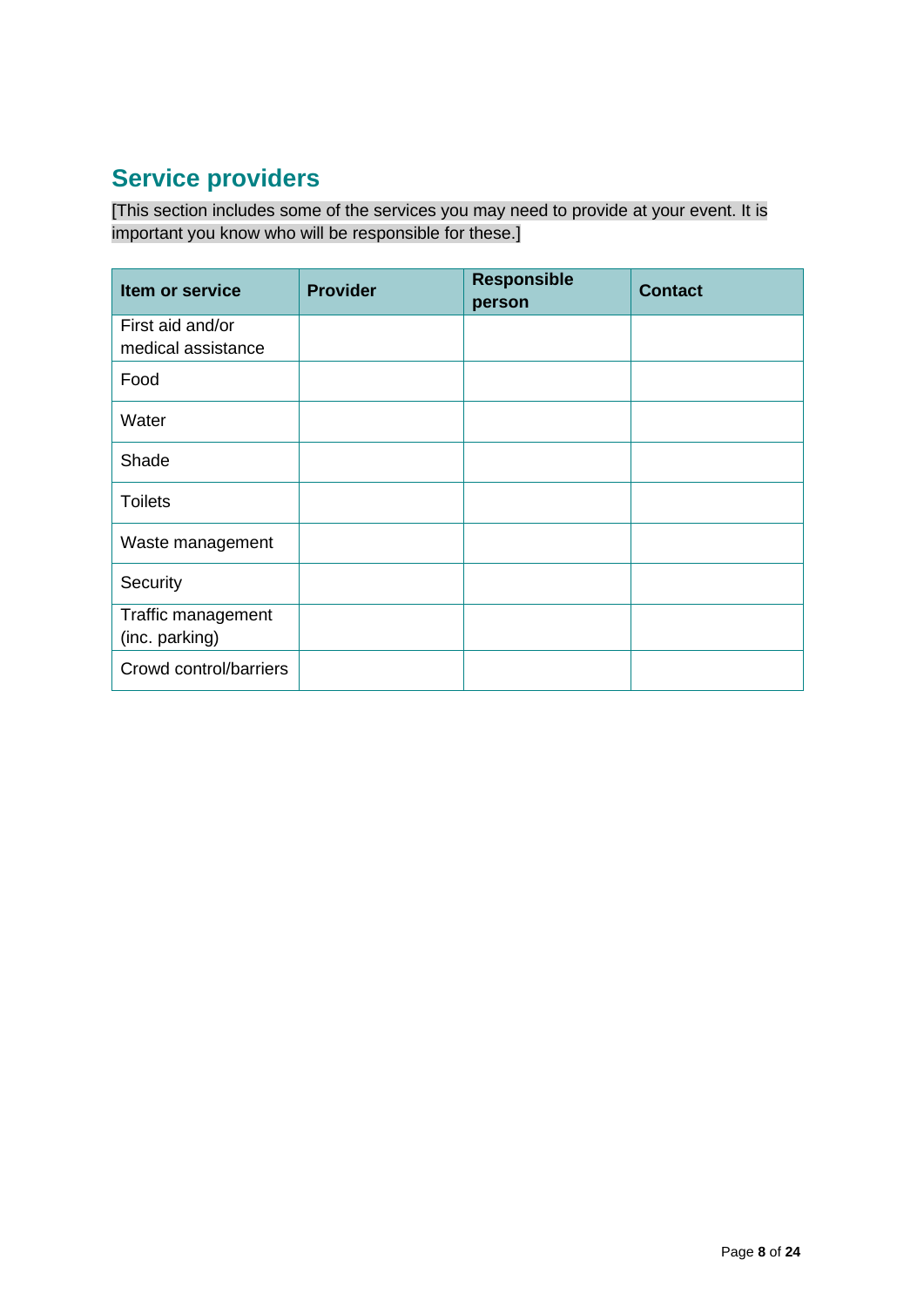# **Communication plan**

<span id="page-8-0"></span>[How are you going to communicate the information in this plan to your event staff, contractors, and volunteers?] Examples: Inductions, start of event briefings, giving staff a copy of the event plan

[If you have a large event, you might be using radios or other devices to keep in touch. Include your radio procedures here]

### **Roles and responsibilities**

[What are you asking your staff and volunteers to do? Outline that here]

| <b>Role</b> | <b>Responsibilities</b> |
|-------------|-------------------------|
|             |                         |
|             |                         |
|             |                         |
|             |                         |
|             |                         |
|             |                         |
|             |                         |
|             |                         |

### **Inductions**

[ORGANISER] will brief and induct all staff, contractors, and volunteers to ensure they:

- have the correct health and safety information and
- understand their roles and responsibilities

[You may want to include an induction checklist]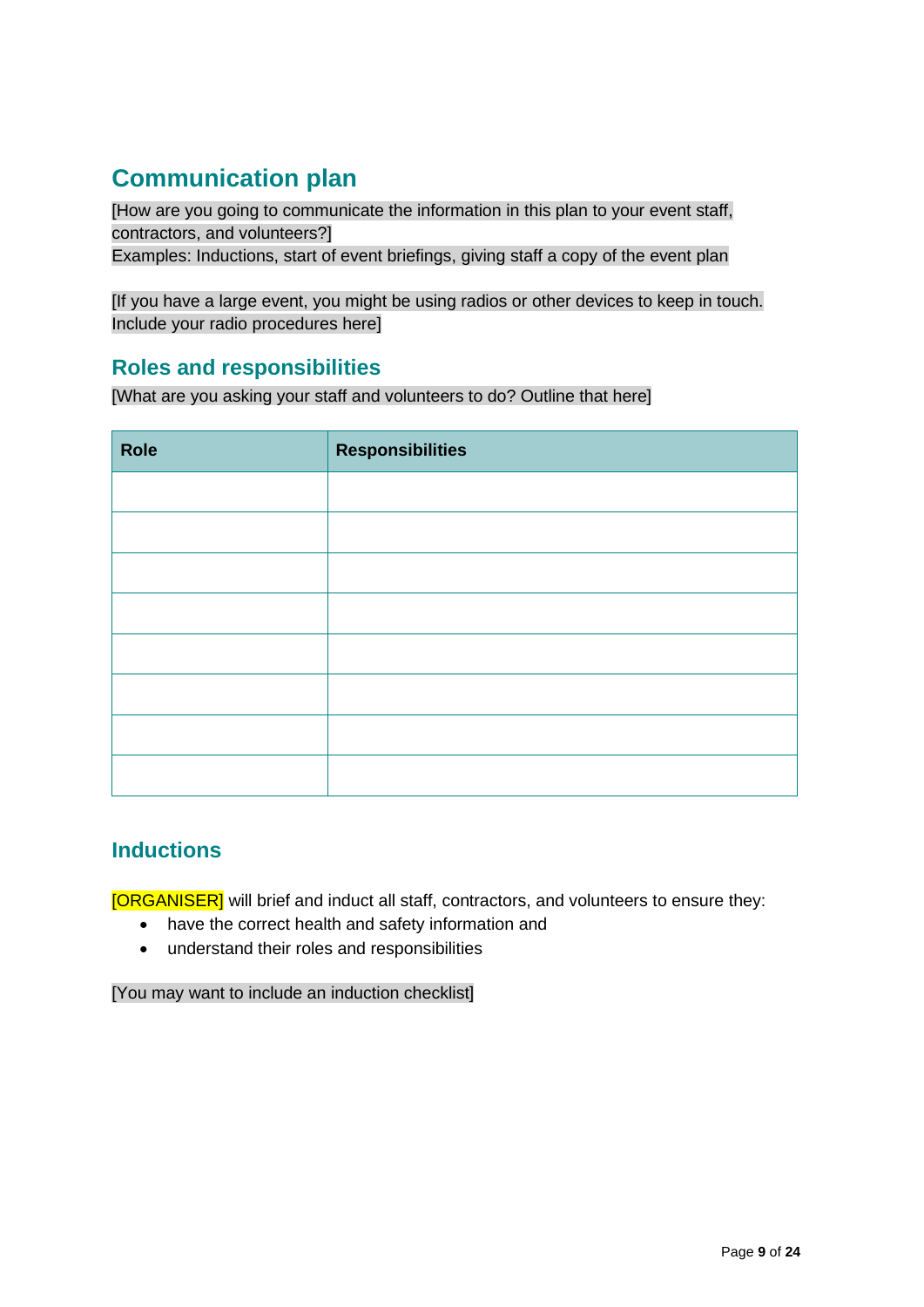# **Emergency response plan**

#### **In case of emergency, we will warn people by: \_\_\_\_\_\_\_\_\_\_\_\_\_\_\_\_\_\_\_\_\_\_\_\_\_\_\_\_\_\_\_\_\_**

When the warning sounds, shut down all plant and equipment and proceed immediately. Proceed to the assembly point using the safest route.

#### **Safe Assembly Point: \_\_\_\_\_\_\_\_\_\_\_\_\_\_\_\_\_\_\_\_\_\_\_\_\_\_\_\_\_\_\_\_\_\_\_\_\_\_\_\_\_\_\_\_\_\_\_\_\_\_\_\_\_\_**

Remain at the assembly point and identify yourself to the event coordinator. Do not return to the site until the event coordinator has given the ALL CLEAR.

# **Dial 111 for Fire, Ambulance, Police, Gas or Chemicals**

| <b>Hospital or emergency medical</b>                             |                          |
|------------------------------------------------------------------|--------------------------|
| <b>Site Safety Manager</b>                                       |                          |
| <b>First Aider</b>                                               |                          |
| <b>First aid kit location</b>                                    |                          |
| <b>AED (Defib) location</b>                                      |                          |
| Fire extinguisher location                                       |                          |
| <b>Health, Safety &amp; Wellbeing</b><br><b>Advisor for CODC</b> | Rachel Ennis 021 457 594 |
| Your contact person at Council                                   |                          |
| <b>Other relevant contacts</b>                                   |                          |

<span id="page-9-0"></span>Here are some scenarios you may need a specific plan for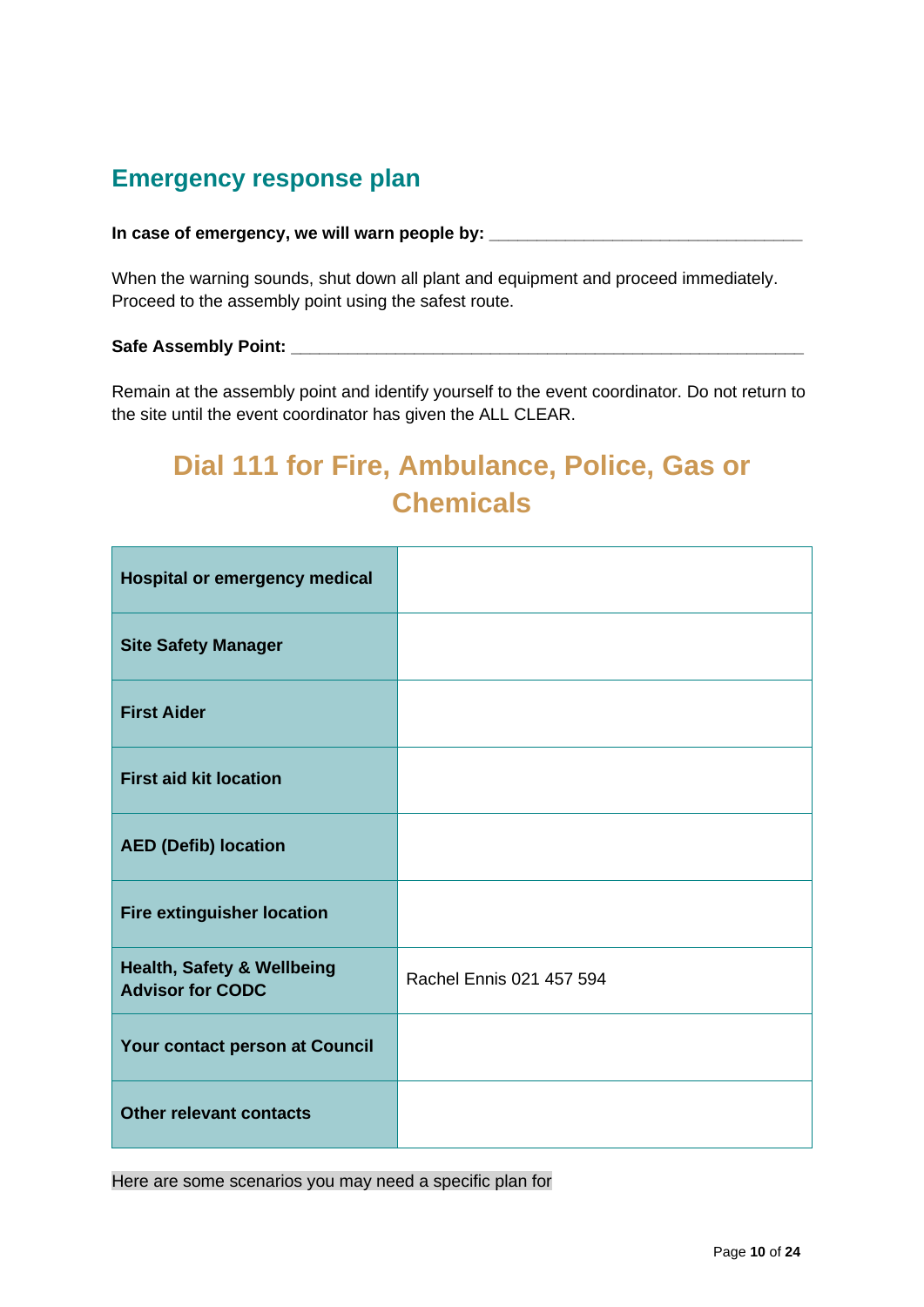- Fire
- Medical emergency
- Earthquake
- COVID-19 response
- Bomb threat

# **Evacuation plan**

[How will you get people out of the building or location safely?

Include a map or plan showing the escape routes]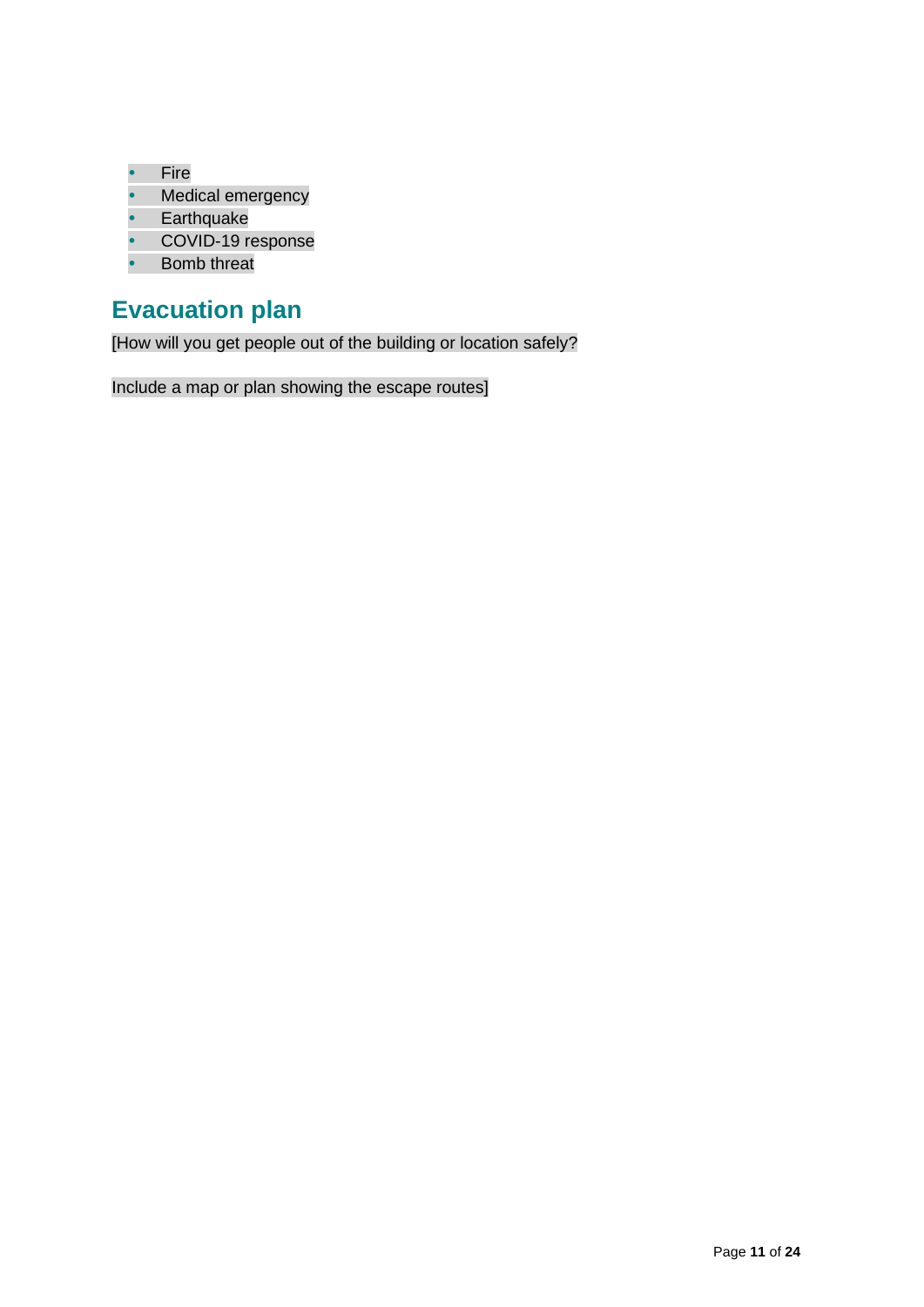## **Incident response**

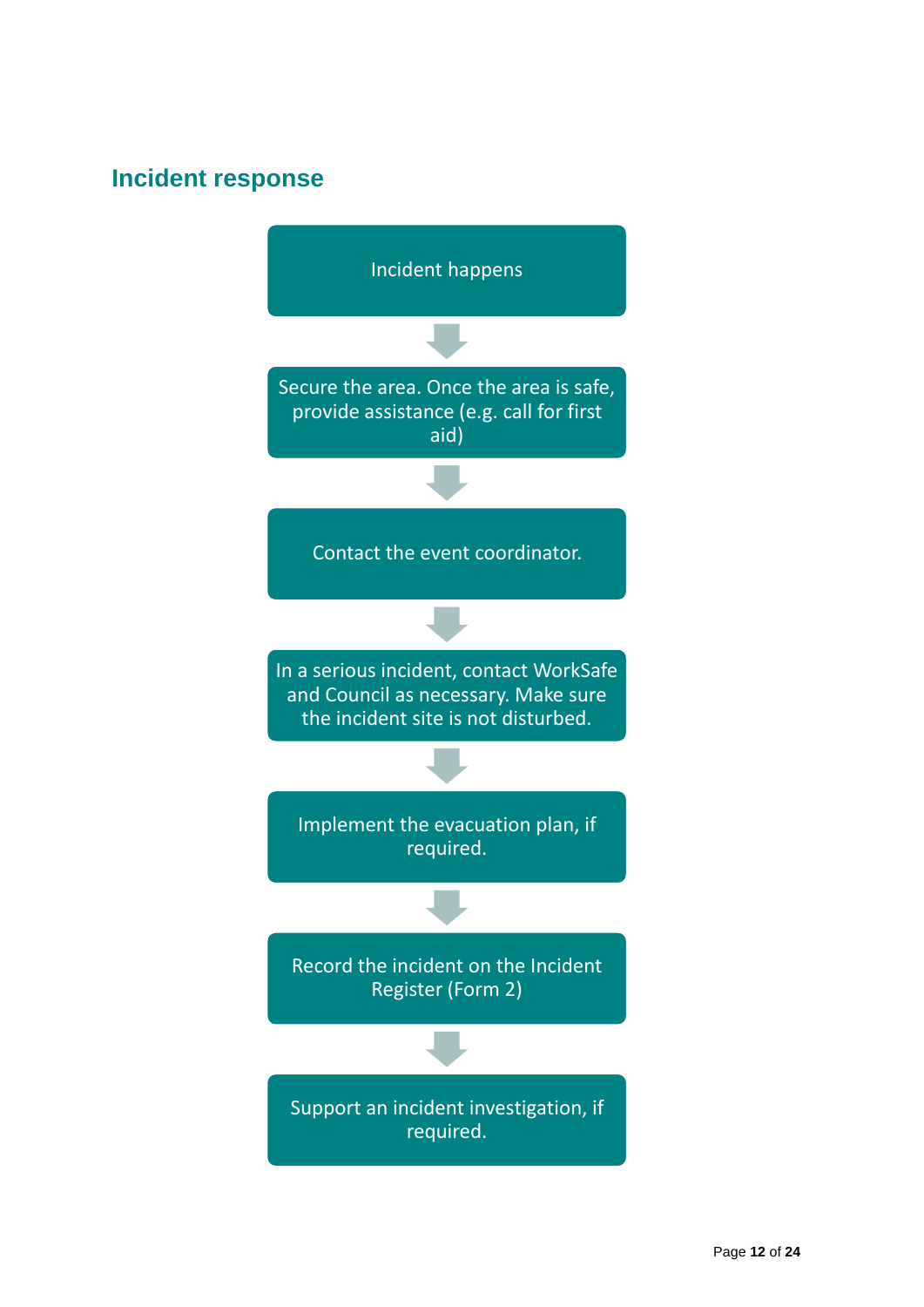### **Incident reporting**

All incidents and near misses must be reported, no matter how small.

[Talk to your contact person at CODC to find out what incidents need to be reported to Council. You are normally asked to share details of first aid injuries serious near misses or other cases of serious harm. ]

[Put special instructions for your staff and volunteers here so they know who to report to].

[Remember to keep your incident register safe and secure as per the Privacy Act 2020].

**Record your incidents and near missed on the Incident Register (Form 2).**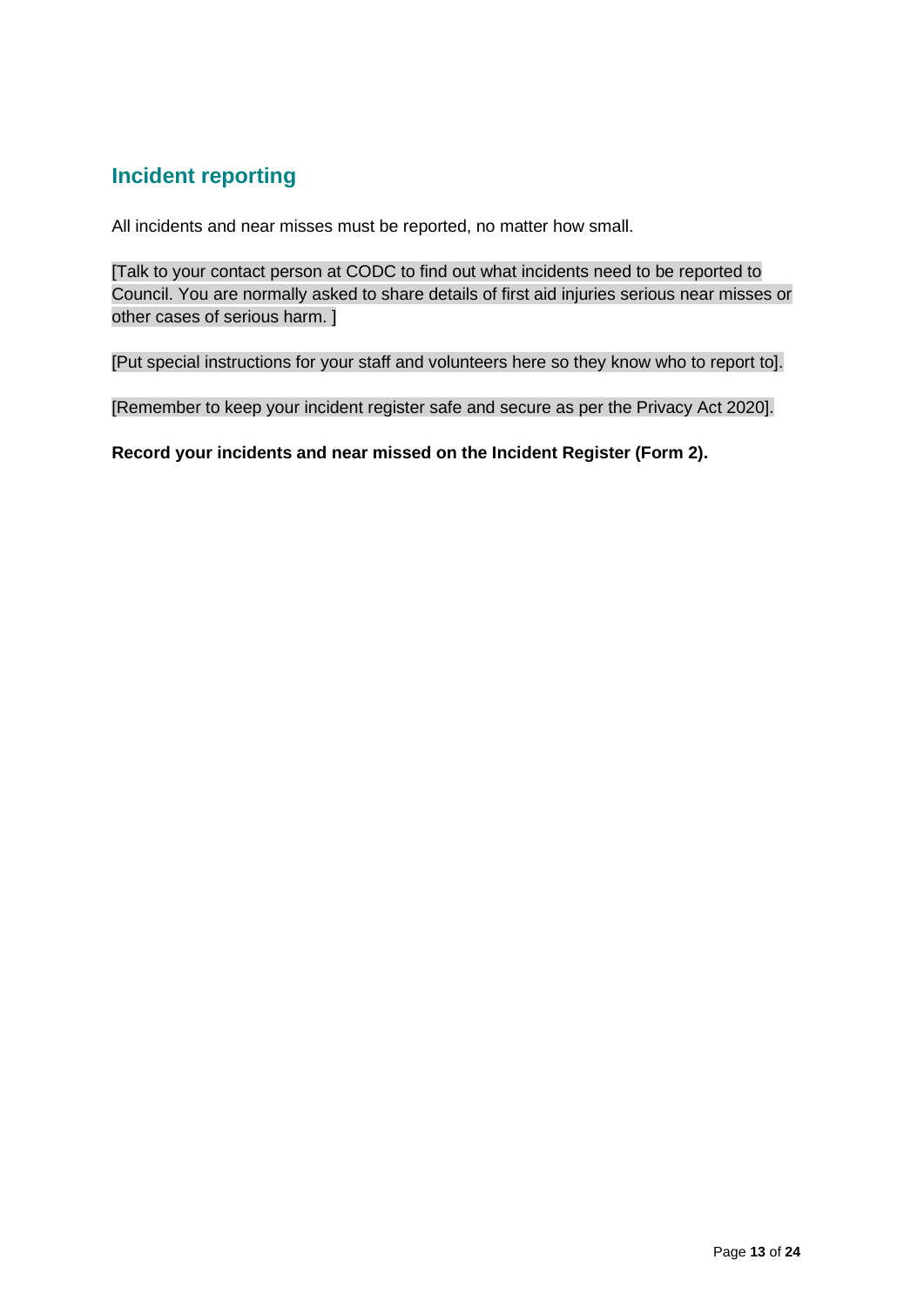# **Information Tent**

[Include the location of the information tent, who will be staffing it, and what services will they provide].

- Providing programmes
- Responding to lost child
- Storing the first aid kit
- Lost property

### **Lost children**

- Where is your lost child tent or desk?
- Do you have a form to record lost children?
- How will staff communicate information about a lost child?
- How will you search for a lost child or vulnerable person?
- Are your staff and volunteers familiar with safeguarding?
- If you have a child protection policy, please attach it here. If not, ask to see a copy of the CODC Safeguarding and Child Protection Policy

### **Lost child procedure**

[This is an example of a lost child procedure]

#### **When someone has lost their child**

- 1. You are approached by someone who has lost a child. Use the Lost Child Form to collect:
	- a. Description name, sex, age, ethnic group, hair colour, what they are wearing
	- b. Where was the child last seen?
	- c. When did the child go missing?
	- d. Details of the person looking for their child (are they mum, dad, aunty, etc.)
- 2. Contact the lost child tent.
- 3. Arrange for an announcement to be made to attendees regularly until the child is found. Announce the description of the child. **Never announce the child's name.**
- 4. Begin coordinating a search.
- 5. If the child is not located within 30 minutes, contact the police.
- 6. When the child is found, ensure all staff are made aware and the search ends.
- 7. Staff at the lost child tent must be satisfied that the correct person is collecting the child. **Ask the care giver to provide ID and a contact phone number.**

#### **When a child tells you they are lost**

- 1. You are approached by a child who says they are lost
- 2. Take the child directly to the lost child tent (it is best practice to do this in pairs)
- **3. Never allow a child to go to the lost child tent alone or with another member of the public.**
- 4. Arrange for an announcement to be made to attendees regularly until the child is collected. **Never announce the child's name.**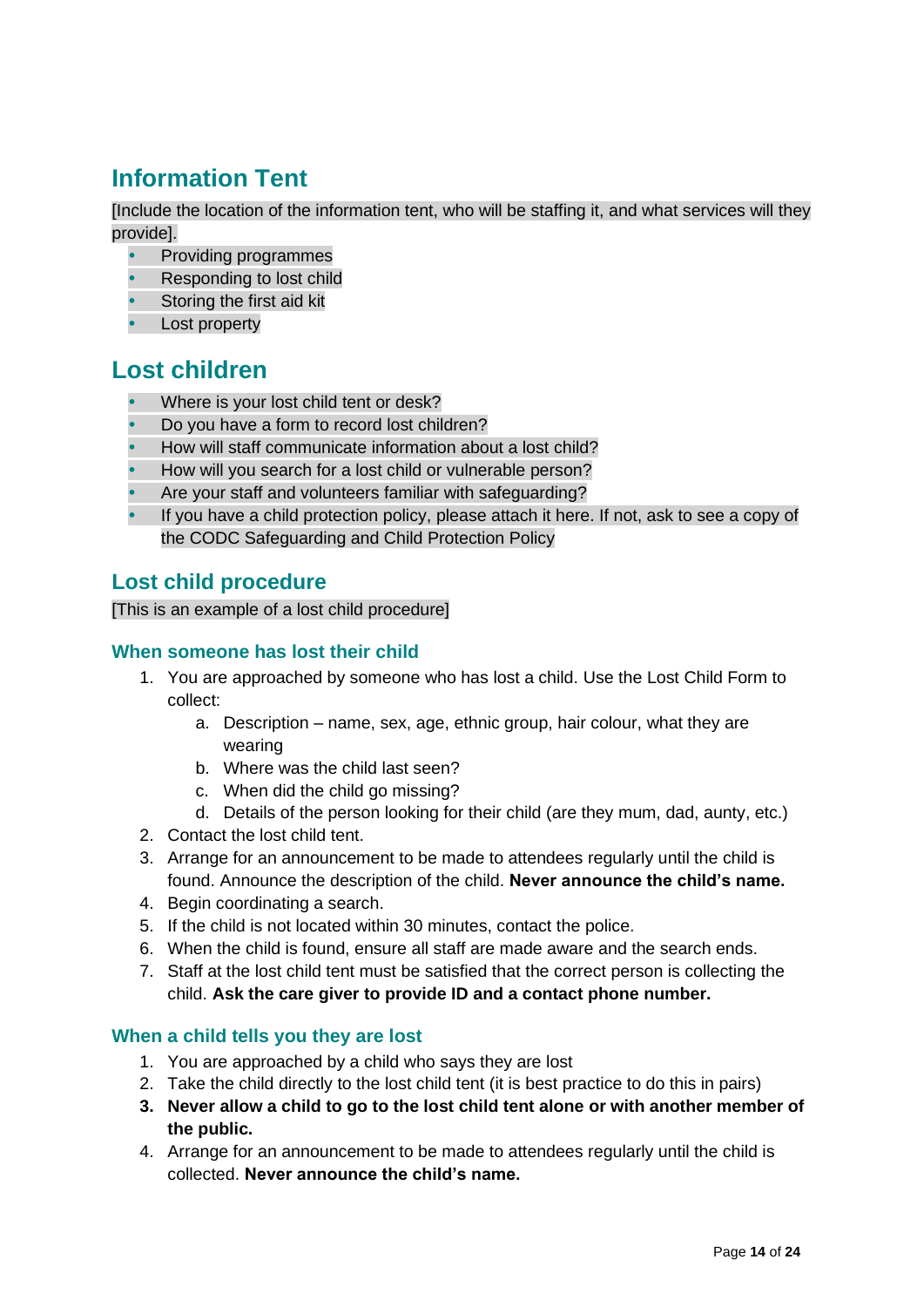- 5. Staff at the lost child tent must be satisfied that the correct person is collecting the child. **Ask the care giver to provide ID and a contact phone number.**
- 6. If the child has not been collected by the end of the event/day, contact the police.

### **Crowd management**

- How will you manage crowd of participants and spectators?
- Has there been any behaviour problems at previous events?
- Describe your expected participants and spectators.
- Do you need any fencing or barriers to keep people safe?

### **Covid-19 management plan**

[Describe how your event complies with the health and safety requirements outlined at covid19.govt.nz]

### **Health and welfare provisions**

- Where are the nearest toilets and sanitary provisions?
- How will you manage waste (that is, bins and litter)?
- Do you have a plan for recycling?
- How will you manage drugs and alcohol?
- Have you included a copy of your liquor licence?
- Do you have a smoking policy or designated areas for smoking?
- Where can people get potable water?
- If your event is outdoors, where can people find shade?

### **Food vendors**

[Are there catering or food vendors at your event? Where will that be located and how will you ensure caterers have appropriate licences/food standards?]

| Company | <b>Description</b> | <b>Responsible</b><br>person | <b>Contact</b> | <b>Food safety</b><br>licence |
|---------|--------------------|------------------------------|----------------|-------------------------------|
|         |                    |                              |                |                               |
|         |                    |                              |                |                               |
|         |                    |                              |                |                               |

### **Noise**

[How will you ensure that the event is not too noisy?]

- Will you measure sound decibels?
- What equipment will you provide to staff and volunteers to protect them from noise?
- List any consent or licence conditions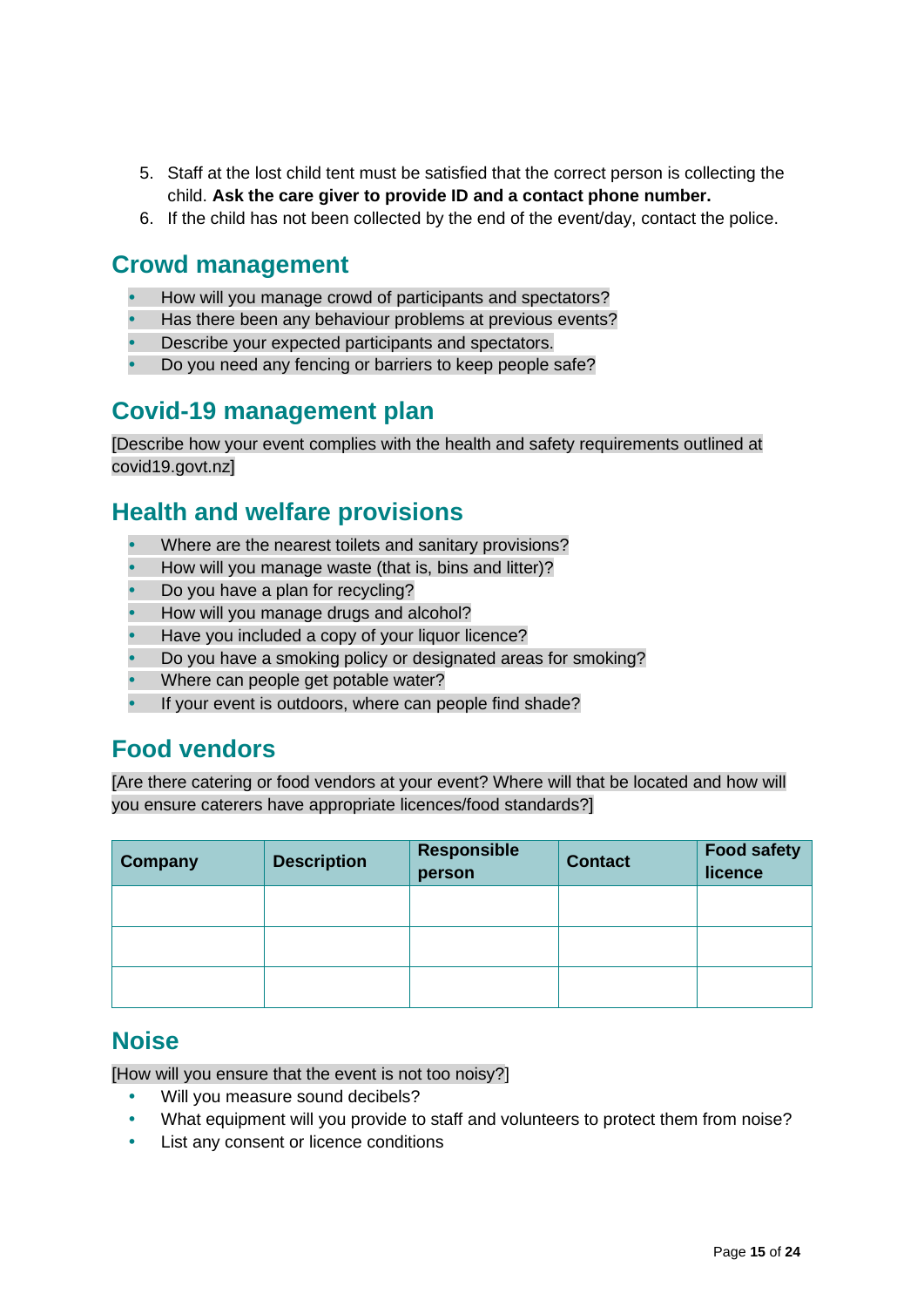# **Lighting**

[Like noise, you may be subject to light level restriction. Please describe any lighting requirements here].

### **Power**

[If you are using generators or need test and tagged equipment, here is a place to put that information].

| <b>Equipment</b> | Test and tag date | <b>Responsible person</b> | <b>Contact</b> |
|------------------|-------------------|---------------------------|----------------|
|                  |                   |                           |                |
|                  |                   |                           |                |
|                  |                   |                           |                |

### **Gas**

[Using gas? Check that your gas bottles have been certified within the last 10 years. You might want to put a photo of the certificate here].

## **Tents, marquees, and scaffolding**

[Include your pack in and out plans here].

### **Amusement devices**

[You will need WorkSafe certification and a licence to operate amusement devices at an event. You can find out more about them here: [https://worksafe.govt.nz/about-us/news-and](https://worksafe.govt.nz/about-us/news-and-media/land-borne-inflatable-device-operating-requirements/)[media/land-borne-inflatable-device-operating-requirements/\]](https://worksafe.govt.nz/about-us/news-and-media/land-borne-inflatable-device-operating-requirements/)

[OPERATOR] will hold appropriate certification and licences for any amusement devices at the event.

| <b>Device</b> | <b>Company and</b><br>contact details | <b>Certification number</b> | <b>Health and safety</b><br>requirements |  |
|---------------|---------------------------------------|-----------------------------|------------------------------------------|--|
|               |                                       |                             |                                          |  |
|               |                                       |                             |                                          |  |
|               |                                       |                             |                                          |  |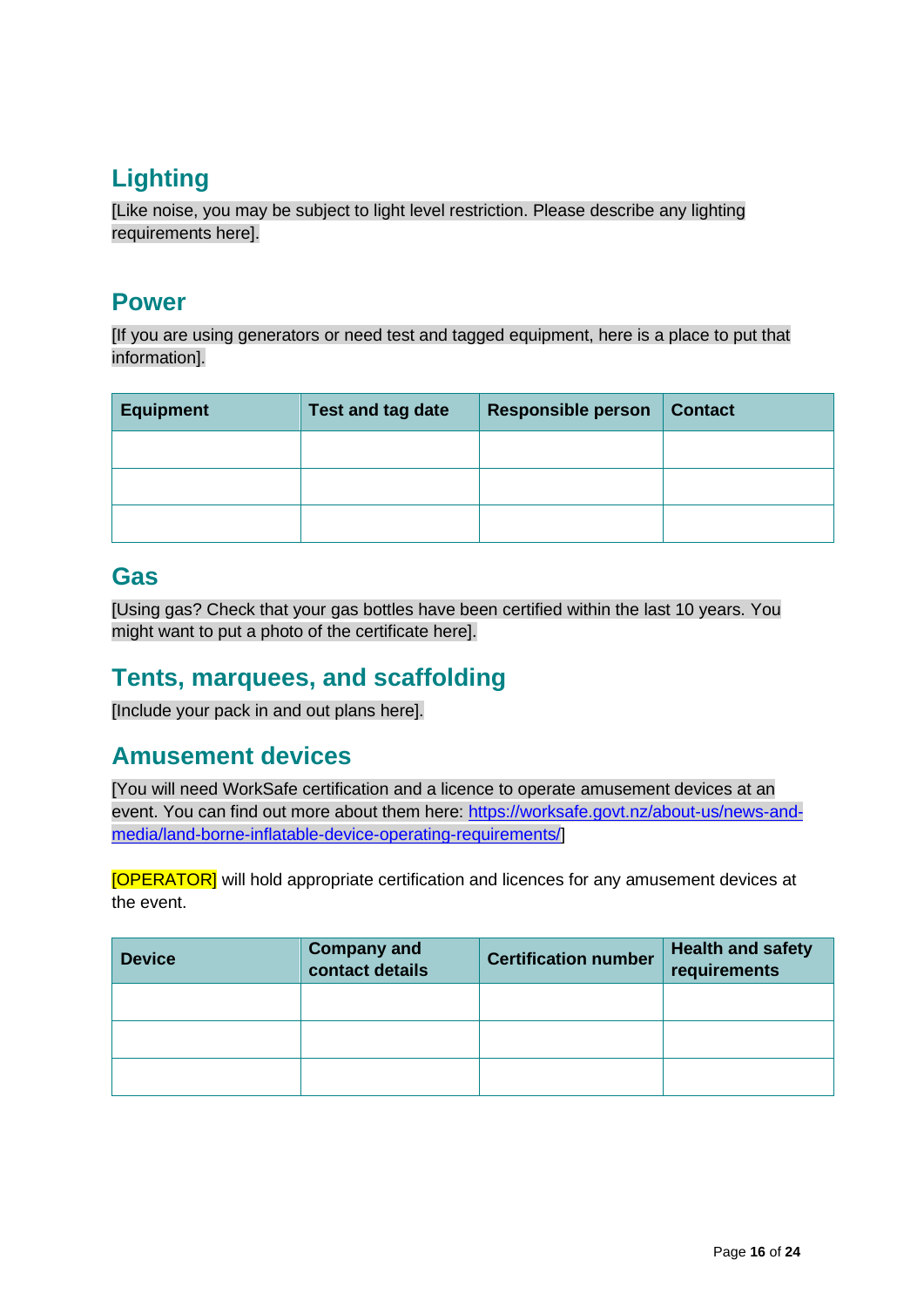## **Traffic management**

[Do you need to close any roads or divert traffic? You may need to provide a Traffic Management Plan (TMP) to Central Otago District Council for approval. Provide a summary of your traffic management requirements here].

### **Parking**

[If you run a popular event, where people will park their cars? What are the options if your carpark gets full? How will you communicate this?

List your contingency, communications, and security plan for parking here.]

### **Contractor management**

[You may be using contractors to help you run your event. In this section, list your contractors and how you will ensure they have safe and health work practices. We have listed some of the services you might use a contractor for.]

Contractors and **[ORGANISER]** both have responsibilities under the Health and Safety at Work Act 2015.

#### [ORGANISER] will

- review contractor's event specific health and safety plans before allowing any work to take place.
- provide contractors with inductions and an overview of the hazards, reporting processes and facilities for the event.
- monitor contractors when they are on site.
- will give and receive feedback after the event. **[ORGANISER]** will use feedback to improve and plan future events.

Contractors will

- follow best practice, standard operating procedures, and industry guidance
- identify, document, and manage risks associated with their work
- tell **[ORGANISER]** about any risks and hazards they create
- follow reporting and communication procedures set out by **[ORGANISER]**
- comply with legislation and regulations that relate to the event and their work

### **Contractor list**

| <b>Item or service</b> | <b>Contractor</b> | <b>Responsible</b><br>person | <b>Contact</b> |
|------------------------|-------------------|------------------------------|----------------|
| Staging                |                   |                              |                |
| Tents and marquees     |                   |                              |                |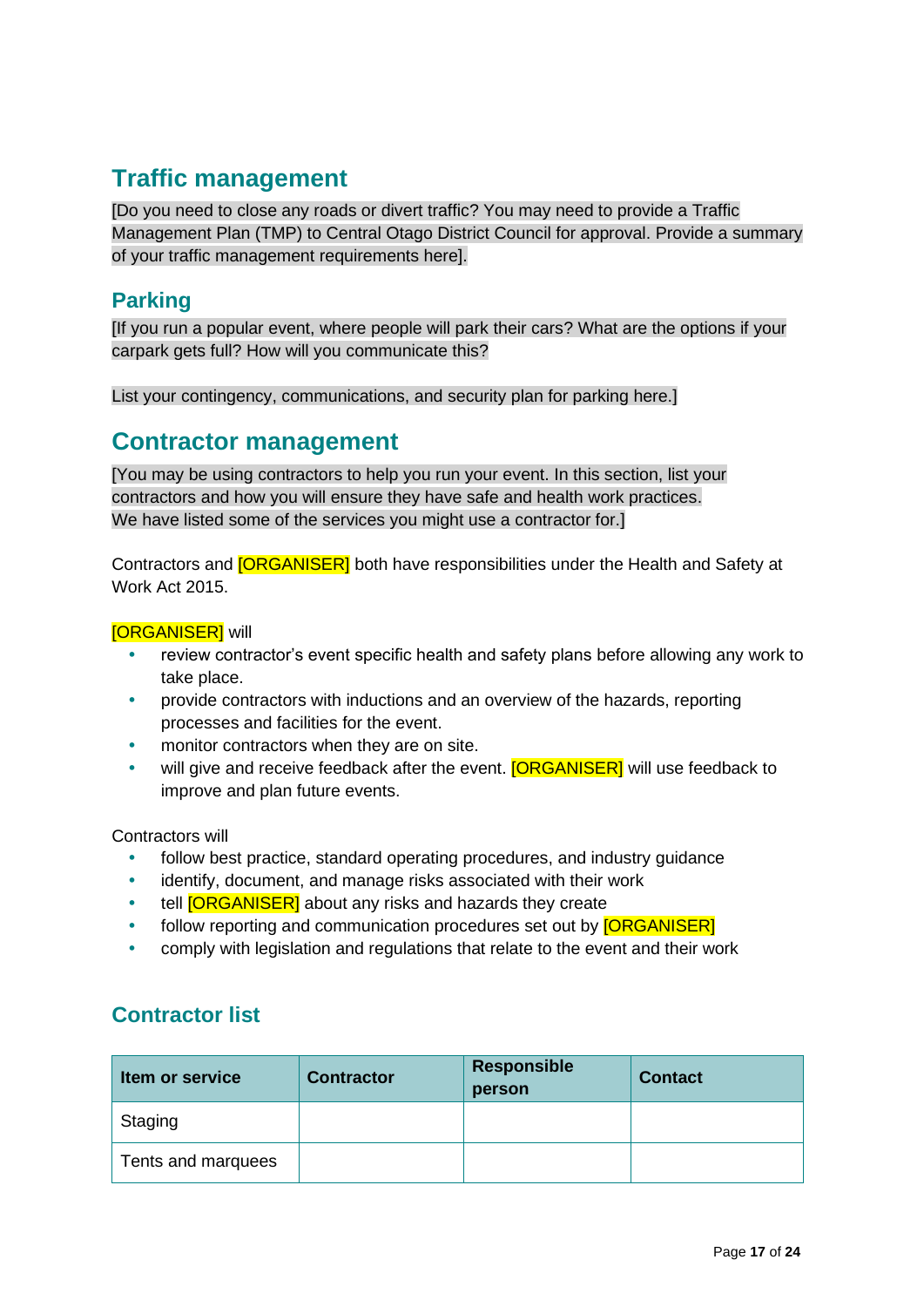| Scaffolding  |  |  |
|--------------|--|--|
| Lighting     |  |  |
| Sound and AV |  |  |

## **Accessibility**

[Are you doing anything extra to help people with disabilities enjoy your event? Put that information here]

## **Volunteers**

[Many events use volunteers. It is your job to keep volunteers safe and healthy during the event.

What training, supervision and instructions will you give your volunteers? Will they need any special equipment to do their job?]

# **Appendices**

Other documents you might want to attach to your health and safety plan:

- Event insurance/public liability insurance
- Permits and licences
- Contractor Safety Plans (SSSPs)
- Induction checklist
- Lost child form
- Incident report form
- Accident investigation form
- First aid register
- Training register
- Staff and volunteer daily briefing sheet
- Sign in/out sheet

### **Forms**

Form 1: Hazard and risk register

- Form 2: Incident register
- Form 3: Staff induction sign-off sheet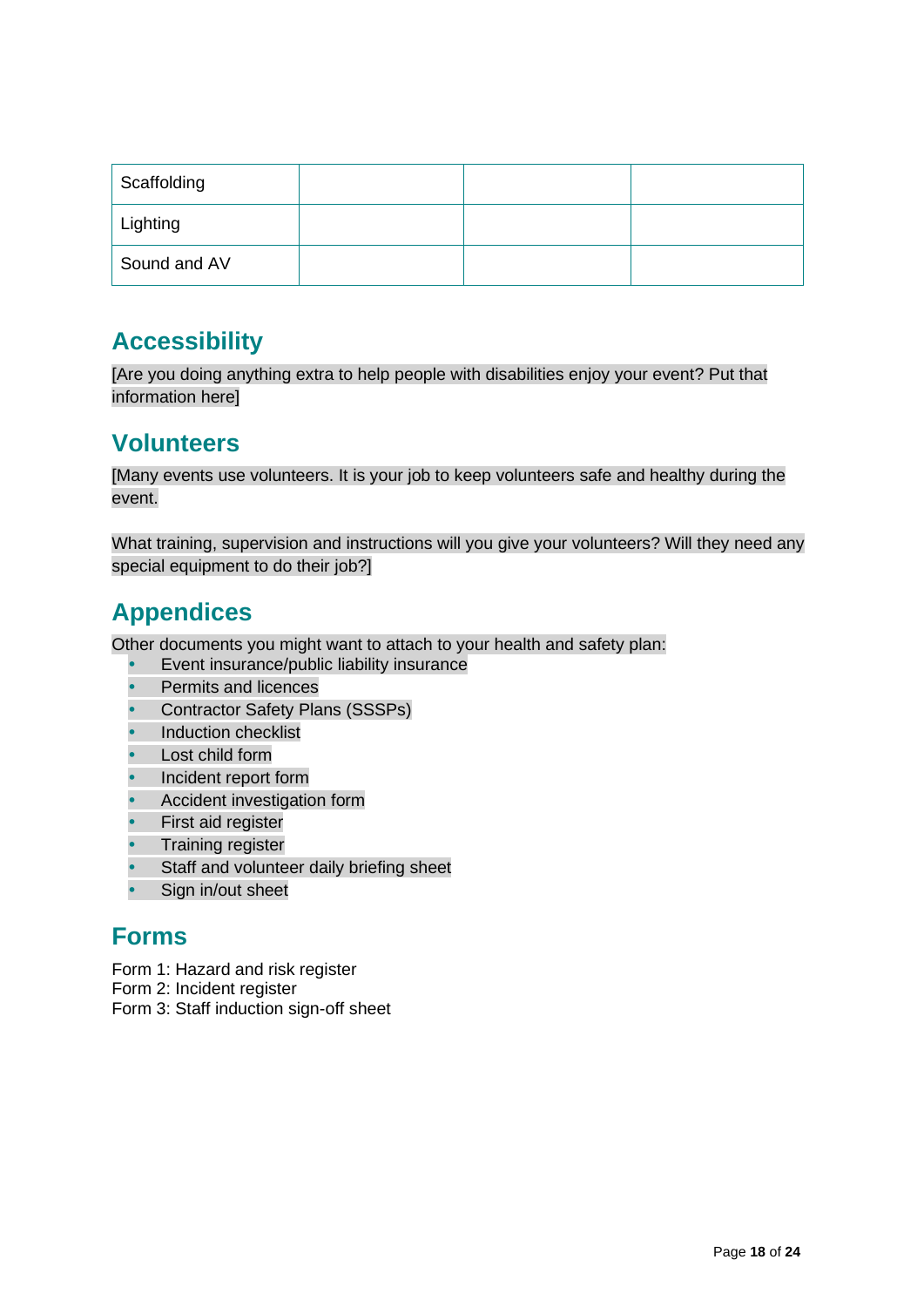# **Site Induction Sign-off (Form 3)**

I acknowledge that I have read and understood this health and safety plan. I agree to abide by the procedures and rules it sets out.

| <b>Name</b> | <b>Signature</b> | <b>Date</b> |
|-------------|------------------|-------------|
|             |                  |             |
|             |                  |             |
|             |                  |             |
|             |                  |             |
|             |                  |             |
|             |                  |             |
|             |                  |             |
|             |                  |             |
|             |                  |             |
|             |                  |             |
|             |                  |             |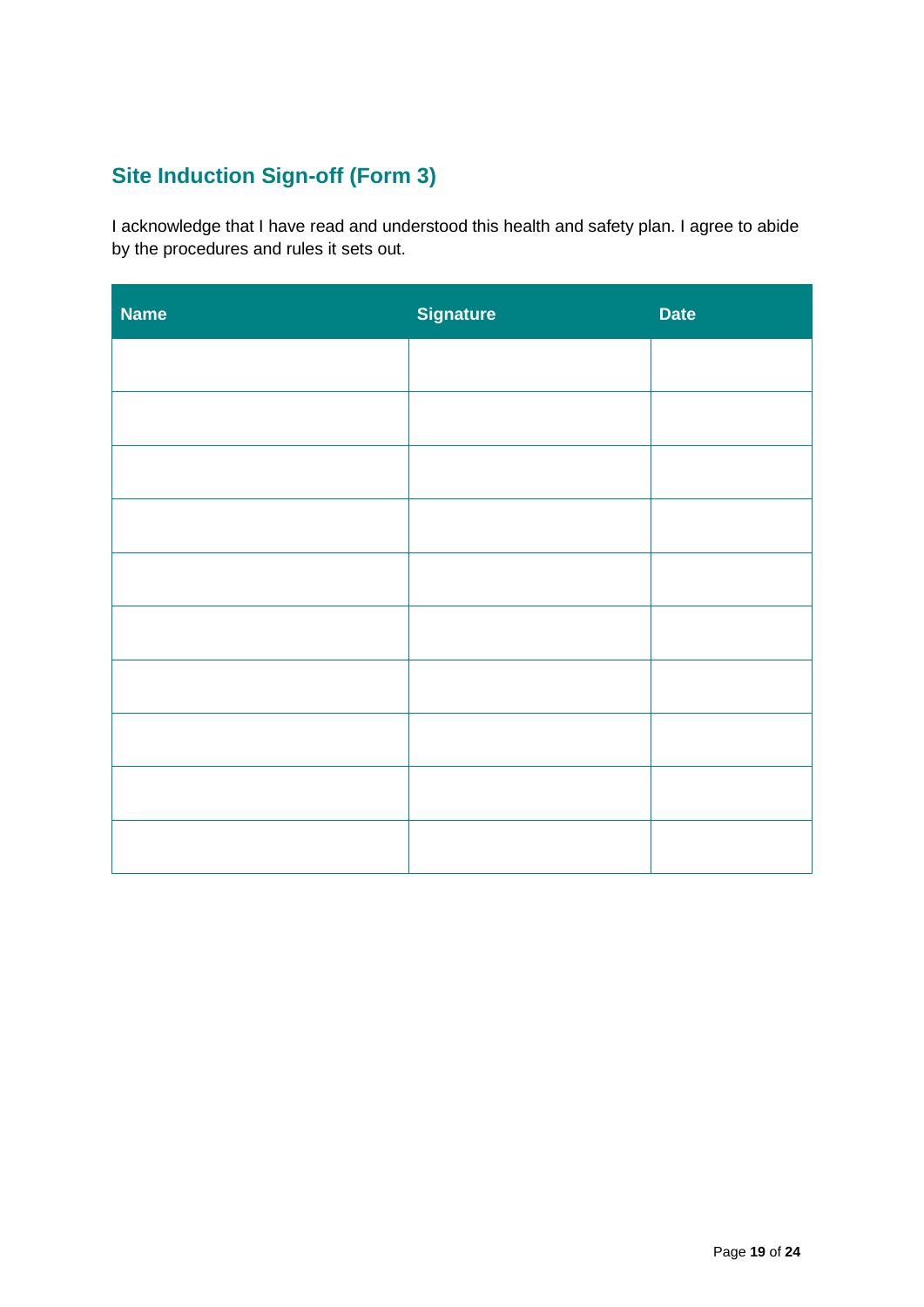### **Hazard and Risk Register (Form 1)**

This form relates to the significant specific hazards and associated risks for your event. It sets out how hazards and risks will be managed during the event (including during pack-in and pack-out).

<span id="page-19-4"></span><span id="page-19-3"></span><span id="page-19-2"></span><span id="page-19-1"></span><span id="page-19-0"></span>

|              | <b>Hazard and / or harm</b><br>What could go wrong during your<br>event? | <b>Initial risk</b><br>Use the Risk<br><b>Matrix to</b><br>evaluate the<br>level of risk<br>before controls | <b>Controls</b><br>What will you do to prevent this<br>happening? Use the Hierarchy<br>of Controls. | <b>Responsible</b><br>person<br>Who is in charge<br>of ensuring the<br>controls are<br>working? | <b>Response</b><br>What will you do if it<br>happens? |
|--------------|--------------------------------------------------------------------------|-------------------------------------------------------------------------------------------------------------|-----------------------------------------------------------------------------------------------------|-------------------------------------------------------------------------------------------------|-------------------------------------------------------|
| 1            |                                                                          |                                                                                                             |                                                                                                     |                                                                                                 |                                                       |
| $\mathbf{2}$ |                                                                          |                                                                                                             |                                                                                                     |                                                                                                 |                                                       |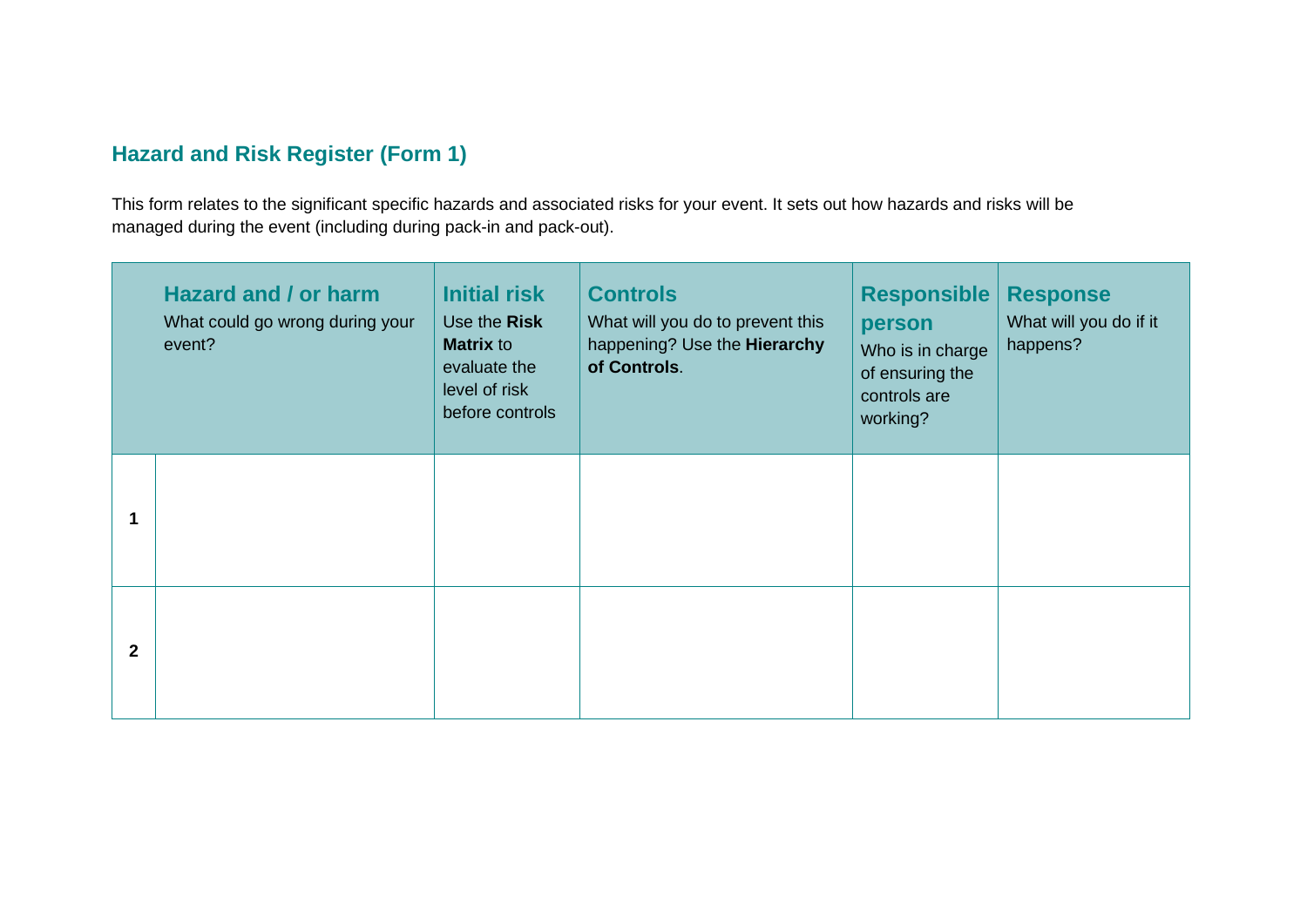| $\mathbf{3}$            |  |  |  |
|-------------------------|--|--|--|
| $\overline{\mathbf{4}}$ |  |  |  |
| $5\phantom{1}$          |  |  |  |
| $6\phantom{1}6$         |  |  |  |
| $\overline{7}$          |  |  |  |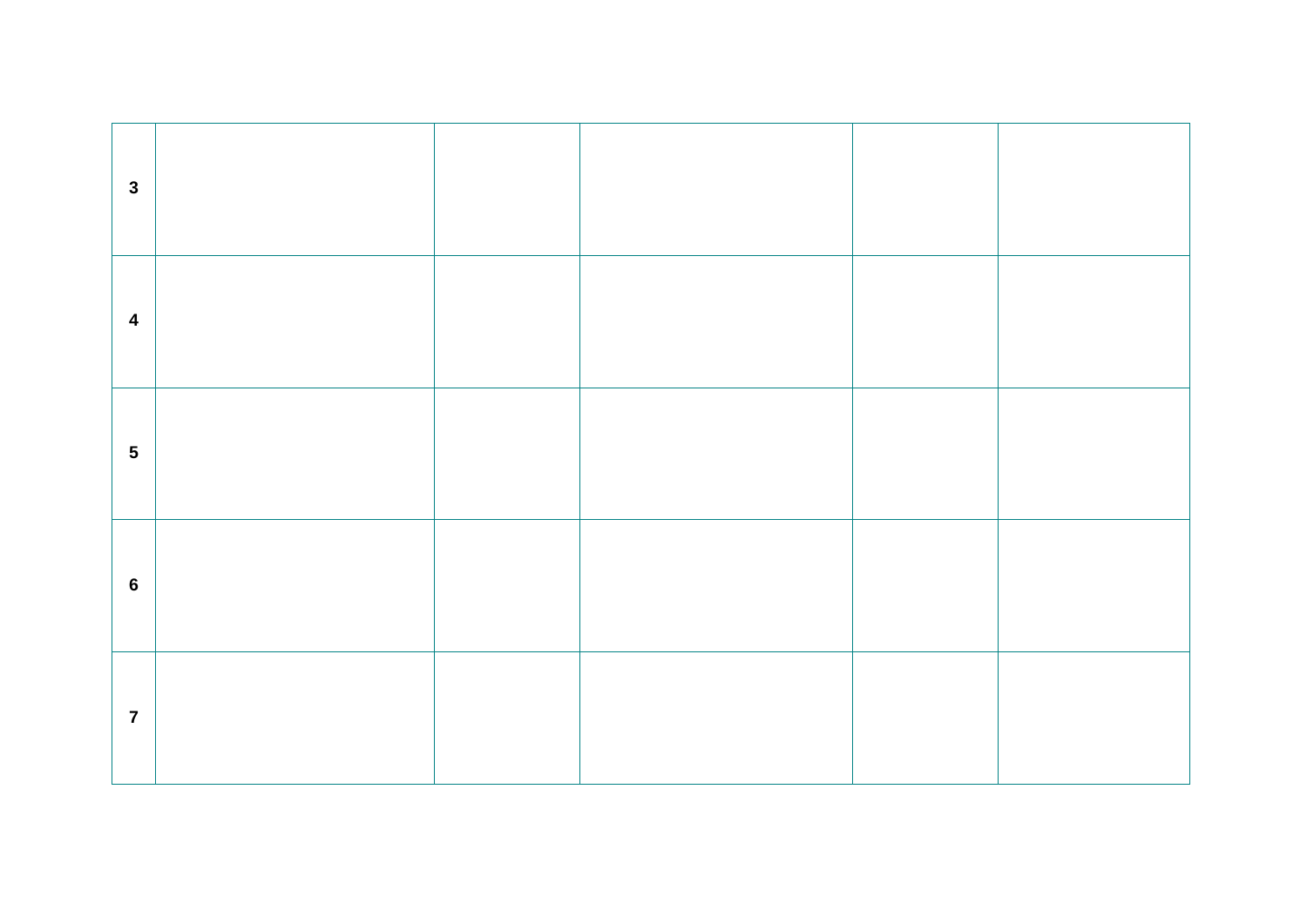<span id="page-21-0"></span>REMEMBER: Risk assessment is not an exact science.